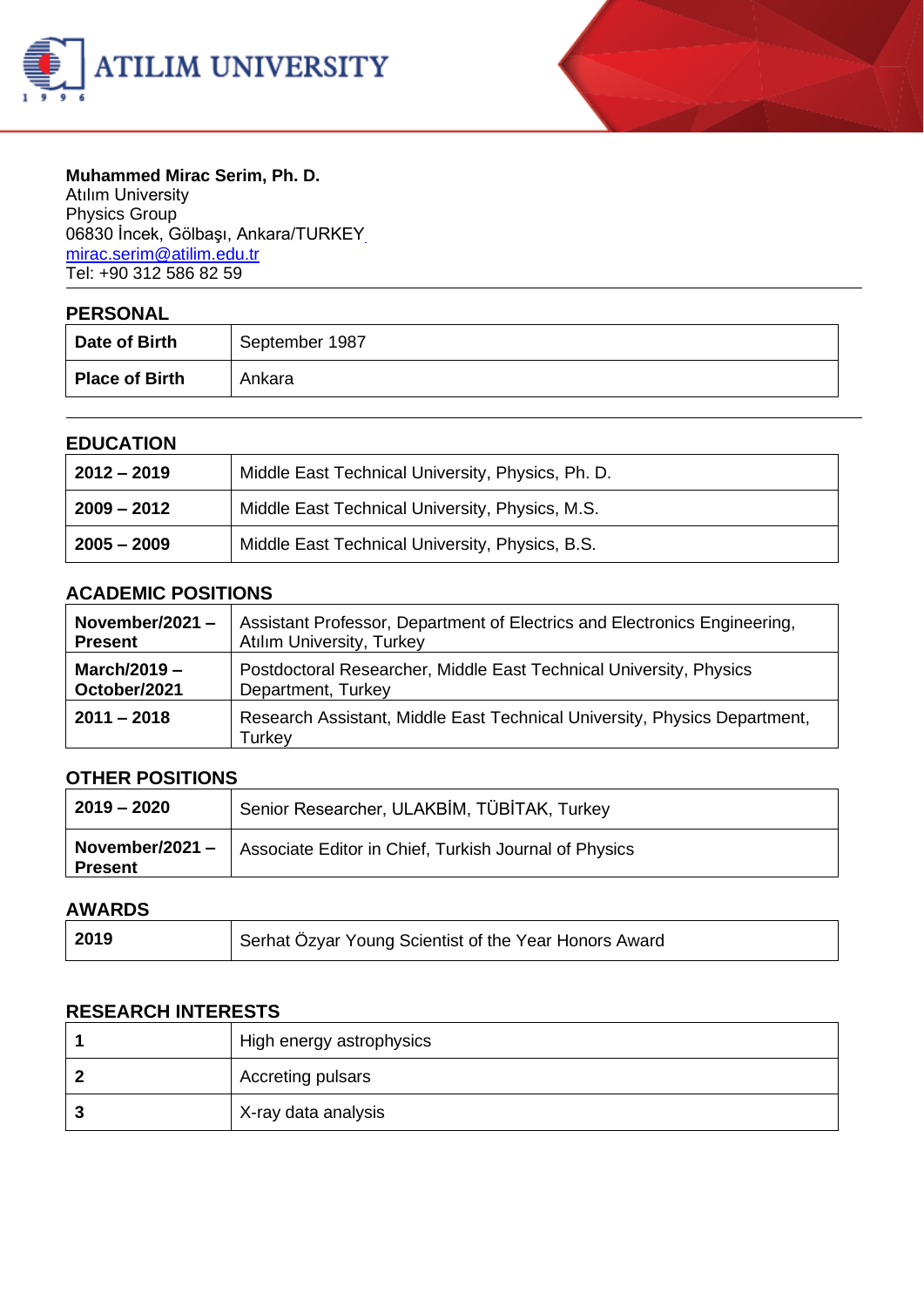#### **PUBLICATIONS**

| 1            | Timing and Spectral Analysis of 2S1417-624 During its 2018 Outburst<br>Serim M. M., Özüdoğru Ö. C., Dönmez Ç. K., Şahiner Ş., C., Serim D., Baykal<br>A., Inam S. C., Volume 510, MNRAS, (2022)          |
|--------------|----------------------------------------------------------------------------------------------------------------------------------------------------------------------------------------------------------|
| $\mathbf{2}$ | Comprehensive Analysis of the Transient X-ray Pulsar MAXI J1409-619<br>Dönmez Ç. K., Serim M. M., Şahiner Ş., C., Serim D., Inam S. C., Baykal A.,<br>Volume 496, MNRAS, (2020)                          |
| 3            | <b>Pulse Frequency Fluctuations of Magnetars</b><br>Çerri-Serim D., Şahiner Ş., Serim M. M., Inam S. C., Baykal A., Volume 485,<br><b>MNRAS, (2019)</b>                                                  |
| 4            | Discovery of a Glitch in the Accretion Powered Pulsar SXP 1062<br>Serim M. M., Şahiner Ş., Çerri-Serim D., Inam S. C., Baykal A., Volume 471,<br><b>MNRAS, (2017)</b>                                    |
| 5            | Comprehensive timing and X-ray spectral analysis of GX 1+4<br>Serim M. M., Şahiner Ş., Çerri-Serim D., Inam S. C., Baykal A., Volume 469,<br><b>MNRAS, (2017)</b>                                        |
| 6            | RXTE & Swift Observations of SWIFT J0513.4–6547<br>Sahiner S., Serim M. M., Inam S. C., Baykal A., Volume 456, MNRAS, (2016)                                                                             |
| 7            | Timing studies of X Persei and the discovery of its transient quasi-periodic<br>oscillation feature<br>Acuner Z., Inam S. C., Şahiner Ş., Serim M. M., Baykal A., Swank J., Volume<br>444, MNRAS, (2014) |
| 8            | RXTE and Swift Observations of SWIFT J1729.0-3437<br>Sahiner S., Inam S. C., Serim M. M., Baykal A., Volume 434, MNRAS, (2013)                                                                           |

#### **CONFERENCE PRESENTATIONS**

| The Timing Noise of Magnetars<br>Cerri-Serim D., Serim M. M., Yucalan D., Şahiner Ş., Inam S. C., Baykal A.,<br>Proceedings of Science, (2017)                                                                            |
|---------------------------------------------------------------------------------------------------------------------------------------------------------------------------------------------------------------------------|
| Episodic Torque-Luminosity Correlations and Anti-correlations of GX 1+4<br>Serim M. M., Şahiner Ş., Çerri-Serim D., Inam S. C., Baykal A., Proceedings of<br>Science, (2017)                                              |
| Noise Strength Estimates of Three SGRs: Swift J1822.3-1606, SGR J1833-<br>0832 and Swift J1834.9-0846<br>Serim M. M., Inam S. C., Baykal A., Volume 466, Astronomical Society of the<br>Pacific Conference Series, (2012) |

# **CITATIONS**

| Sum of times cited without self-citations<br>(ISI Web of Science): | 18 |
|--------------------------------------------------------------------|----|
| H-index (ISI Web of Science):                                      |    |